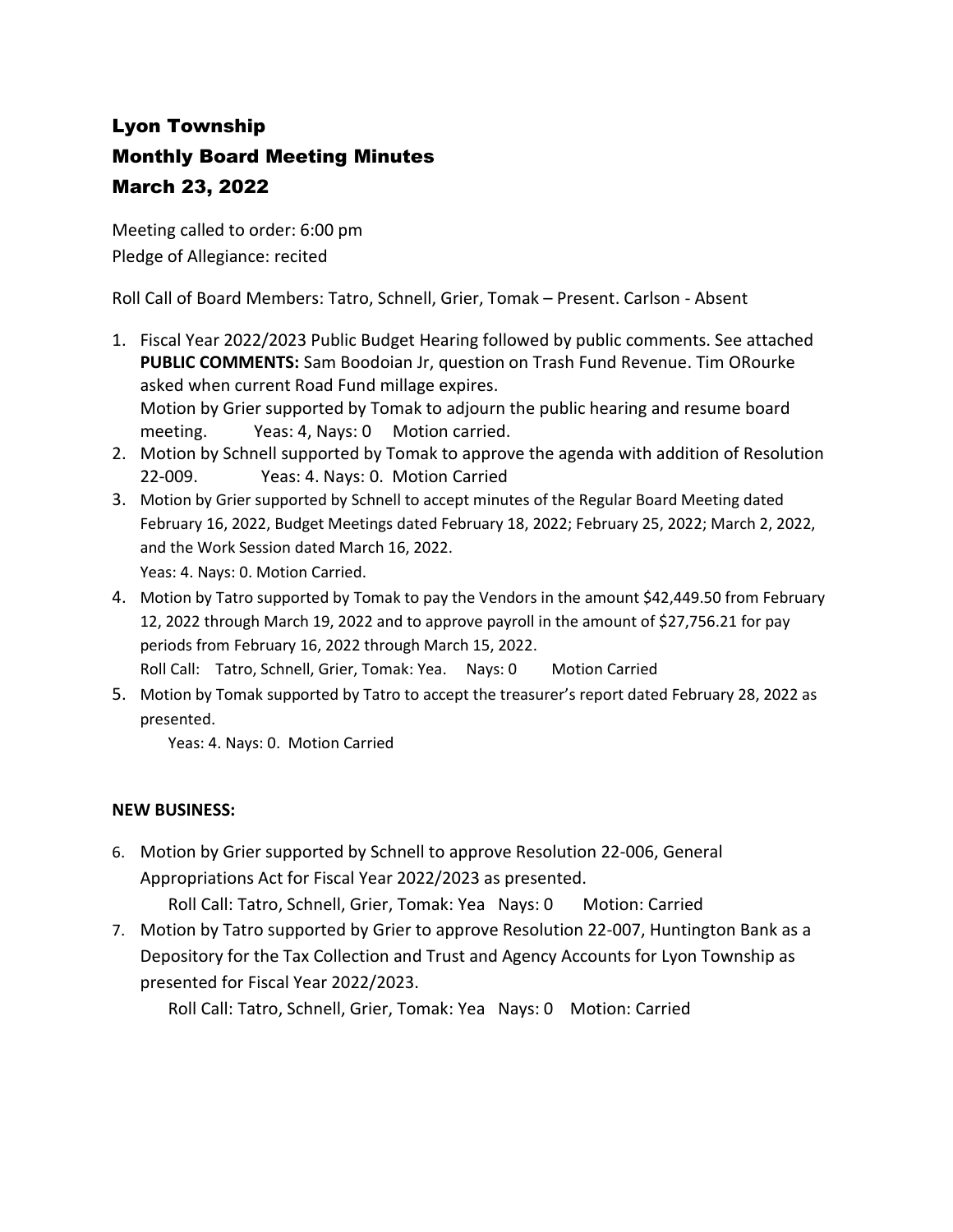8. Motion by Tatro supported by Schnell to approve the Agreement Establishing a Summer Tax Collection and Schedule for Delivery of Such Tax Collections, made on January 10th, 2022 between RAPS and Lyon Township as presented.

Roll Call: Tatro, Schnell, Grier, Tomak: Yea Nay: 0 Motion: Carried

9. Motion by Grier, supported by Tomak to approve the meeting dates as presented for the FY 2022/2023 for Township Board meetings, Township Board Work Sessions, Township Public Budget Hearing, Board of Review meetings, Planning Commission meetings, and Recreation Committee meetings.

Yeas: 4. Nays: 0. Motion Carried.

10. Motion by Tatro, supported by Grier to approve as presented the Employee Pay Rates and Meeting Pay Rates for FY 2022/2023.

Roll Call: Tatro, Schnell, Grier, Tomak: Yea Nays: 0 Motion: Carried

- 11. Motion by Schnell, supported by Tomak to approve as presented the Holiday Closure dates for Fiscal Year 2022/2023 Yeas: 4. Nays: 0. Motion Carried.
- 12. Motion by Tatro, supported by Grier to approve the Agreement for Local Road Improvement for Lyon township with Roscommon County Road Commission as presented, in the amount of \$77,899.00 road millage and \$68,695.00 allocation. Roll Call: Tatro, Schnell, Grier, Tomak: Yea Nays: 0 Motion: Carried
- 13. Motion by Tomak, supported by Grier to approve the repurchase of Oakwood Cemetery Lots C-173 – 6 &7 from Anthony Gennaro in the amount of \$400.00. Roll Call: Tatro, Schnell, Grier, Tomak: Yea Nays: 0 Motion Carried
- 14. Motion by Schnell, supported by Grier to approve the contract with Roscommon County Equalization Department as presented.
- Yeas: 4. Nays: 0 Motion Carried 15. Motion by Grier supported by Tatro to approve Resolution 22-008, to discontinue Board

Approval for Trash Special Assessments and Use Fees as presented.

Roll Call: Tatro, Schnell, Grier, Tomak: Yea Nays: 0 Motion: Carried

- 16. Motion by Tatro supported by Tomak to approve ZBA Appeals Fee from \$190.00 to \$400.00. Roll Call: Tatro, Schnell, Grier, Tomak: Yea Mays: 0 Motion: Carried
	- 17. Motion by Grier supported by Tatro to approve Resolution 22-009 rejecting GLUA Resolution as presented.

Roll Call: Tatro, Schnell, Grier, Tomak: Yea Nays:0 Motion Carried

## **CORRESPENDENCE:** None